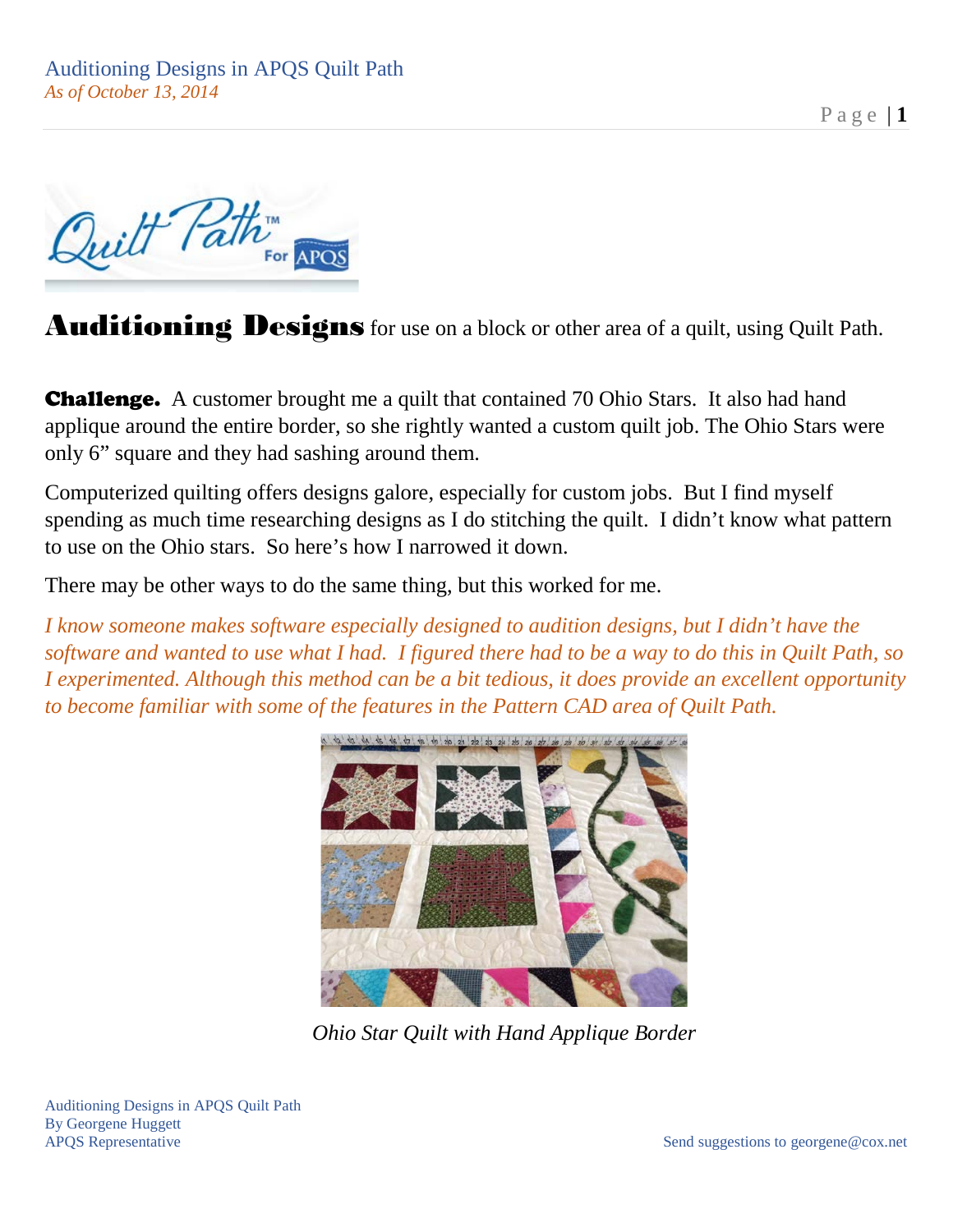| <b>Action</b>                                                                                                                                                                                                         | <b>Related Action</b>                                                                                                                                          | <b>Comments</b>                                                                                                                                                                                                         |
|-----------------------------------------------------------------------------------------------------------------------------------------------------------------------------------------------------------------------|----------------------------------------------------------------------------------------------------------------------------------------------------------------|-------------------------------------------------------------------------------------------------------------------------------------------------------------------------------------------------------------------------|
| Take picture or find an image of the<br>block on your quilt.<br><b>Save</b> image where you can easily find it.                                                                                                       |                                                                                                                                                                | Once I had the<br><i>picture on my</i><br>computer, I used the<br><b>Snippet Tool to</b><br>choose only the<br>square block and<br>eliminate the area<br>surrounding the<br>picture. Then I saved<br>it as a .JPG file. |
| <b>Open Quilt Path in Simulation Mode</b><br>$\Box$<br>The program is in the Simulation mode.<br>Do you wish to continue Simulating?<br>(Note: Disconnect the computer USB cable<br>when in Simulation)<br>No<br>Yes  | Tap Design & Create;<br>Pattern.<br><b>Design</b><br>& Create<br><b>Pattern</b>                                                                                | You are now in<br>Pattern Cad.                                                                                                                                                                                          |
| Pull-Down Menu: Tap<br><b>Background</b><br>File Edit Options Layers<br>Background<br><b>Load Image</b><br>Clear<br>Grid<br>Load Image<br>Fade<br>$Ctrl + F$<br>Gray Scale (BW)<br>$Ctrl + G$<br>$Ctrl + I$<br>Invert | <b>Maneuver</b> to location of<br>your block image file,<br>highlight it, and<br>Tap Open.<br>Image of one of the 70 scrappy<br>Ohio Star blocks in the quilt. | The image of the quilt<br>block will now be in<br>the background and<br>won't be affected by<br>any of the actions that<br>follow.<br>It's stationary.                                                                  |

## Solution – Step by Step Instructions

Auditioning Designs in APQS Quilt Path By Georgene Huggett<br>APQS Representative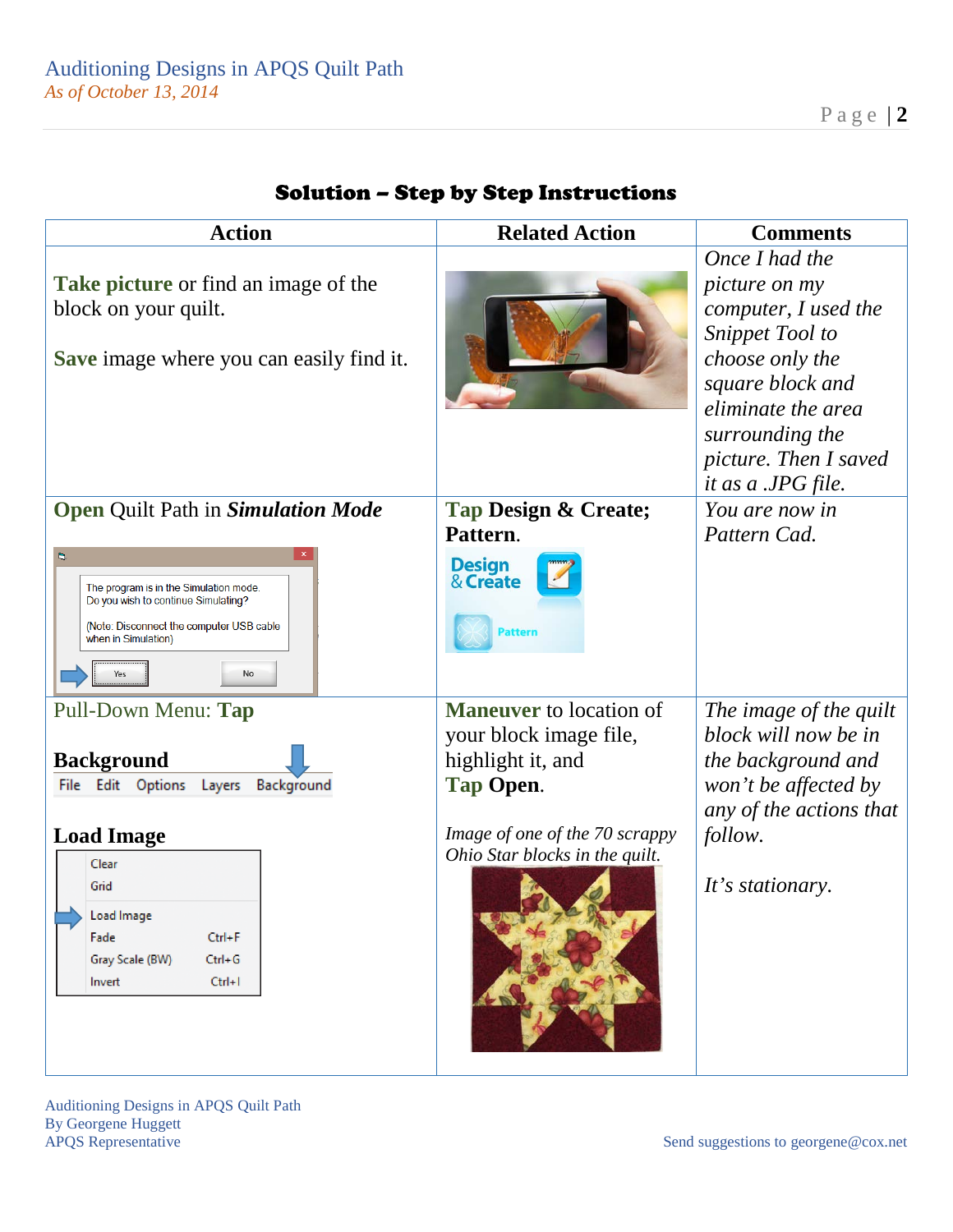| <b>Action</b>                                                                                        | <b>Related Action</b>                                              | <b>Comments</b>                                                                                |
|------------------------------------------------------------------------------------------------------|--------------------------------------------------------------------|------------------------------------------------------------------------------------------------|
| <b>Tap Select Pattern</b>                                                                            | Once the pattern is                                                | Now you have that                                                                              |
| Select Wago                                                                                          | showing on the screen,                                             | pattern on the screen                                                                          |
| Pattern &                                                                                            | Tap button to Deselect                                             | with your block                                                                                |
| <b>Maneuver</b> to the pattern you want to                                                           | Nodes.                                                             | <i>image.</i> But we need to                                                                   |
| audition.<br><b>Highlight pattern and Tap Open</b>                                                   | Nodes                                                              | do some<br>manipulating.                                                                       |
| <b>Tap Edit, Select, and Select All in that</b><br>order.                                            | <b>Pattern</b><br>Draw<br>Edit<br>Select All<br>Selec              | Now your pattern is<br>selected to allow you<br>to move, size, flip, or<br>rotate the pattern. |
| <b>Tap Size</b> (new tools appear to right)                                                          | This prevents distortion of the design, so that when               |                                                                                                |
| Tap on the <b>Pad Lock</b> to close it.                                                              | you choose to make the design taller, the pattern                  |                                                                                                |
|                                                                                                      | will also get wider, and thereby stay in proportion.               |                                                                                                |
| Tap the green boxes to make the design                                                               |                                                                    |                                                                                                |
| fit the block.                                                                                       |                                                                    |                                                                                                |
| <b>Size</b><br>Select<br>d Size »<br>Ř<br>≻⊟<<br>Rotate                                              |                                                                    |                                                                                                |
| <b>Tap Move</b> (new tools appear to right)                                                          | You can also flip or rotate the design if needed.                  |                                                                                                |
| <b>Tap</b> blue arrows to position the design                                                        |                                                                    |                                                                                                |
| over the block image.                                                                                | You can change the <b>step size</b> by tapping on <b>Step</b> .    |                                                                                                |
| $\begin{array}{c}\n\downarrow \\ \downarrow \\ \downarrow \\ \downarrow\n\end{array}$<br><b>Move</b> | This will cause your changes to be in larger or                    |                                                                                                |
| Flip                                                                                                 | smaller increments. In the beginning you may want                  |                                                                                                |
| $\left\langle \mathbf{A}\right\rangle$<br>Size<br>Rotate                                             | medium, but as you fine tune, you may want small<br>or tiny steps. |                                                                                                |
| tiny<br>ransform<br>Step<br>Move<br>Group                                                            | <b>Medium</b><br>Step                                              |                                                                                                |

Auditioning Designs in APQS Quilt Path By Georgene Huggett<br>APQS Representative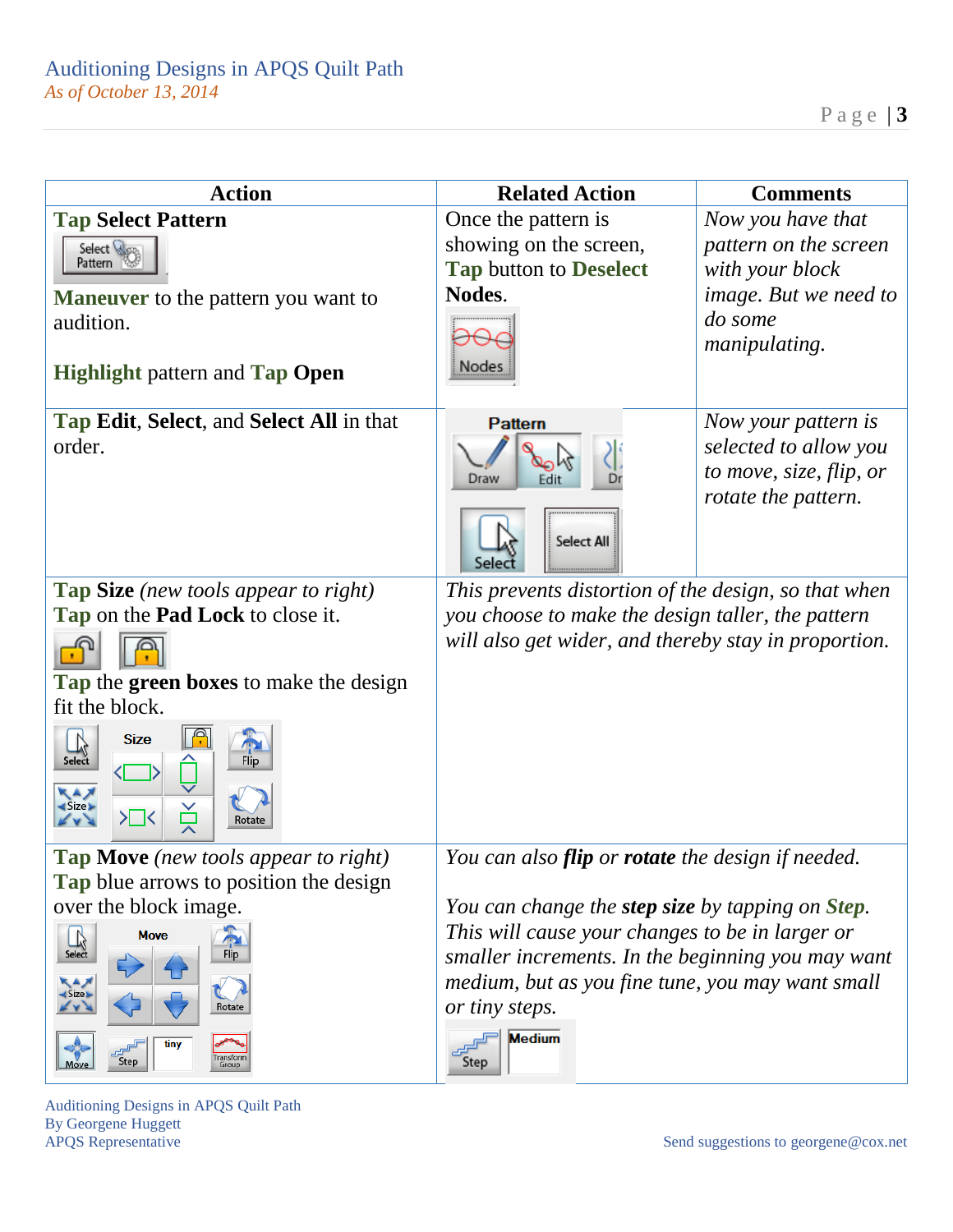

Auditioning Designs in APQS Quilt Path By Georgene Huggett APQS Representative Send suggestions to georgene@cox.net